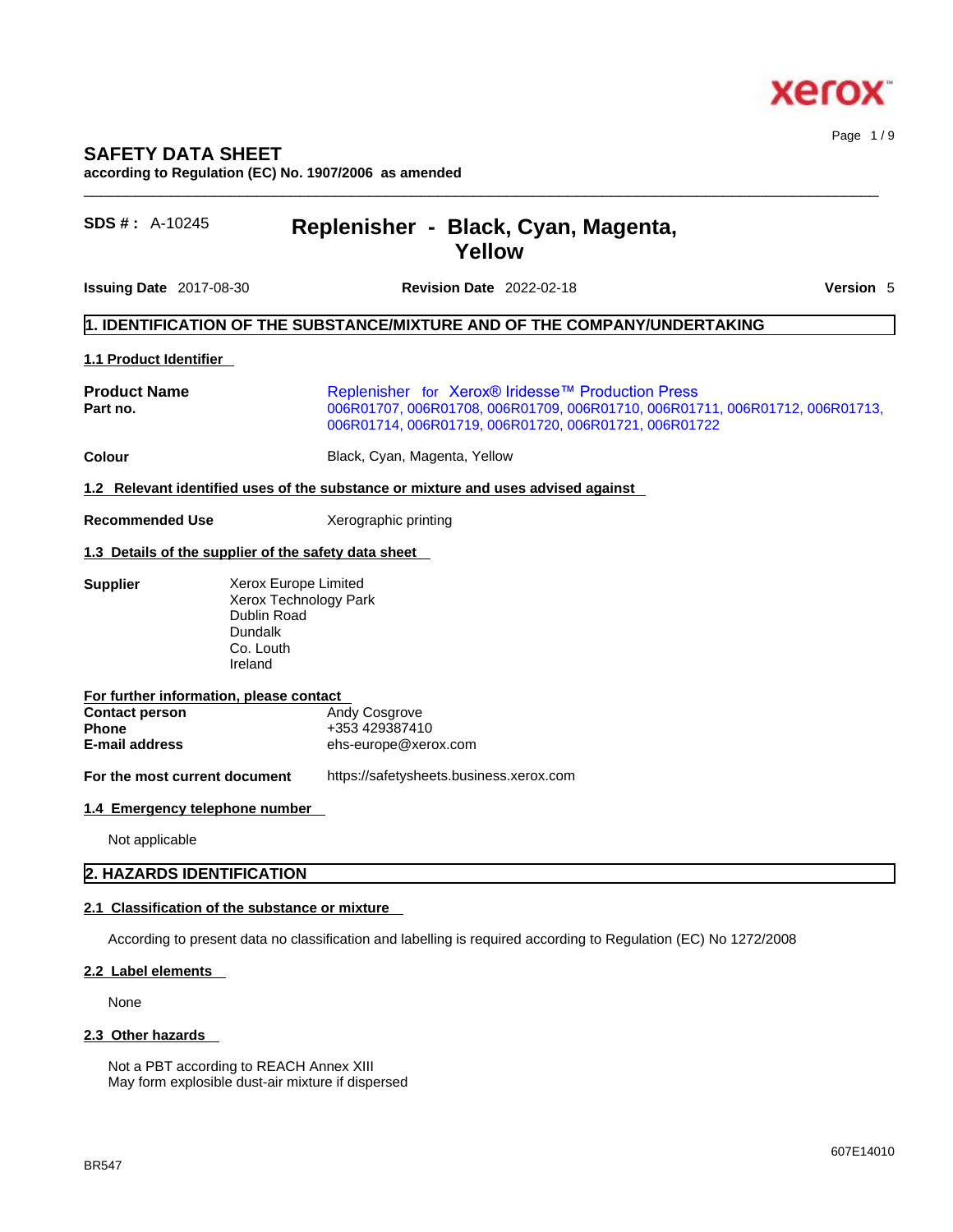**Xerox** 

# **SDS # :** A-10245 **Replenisher - Black, Cyan, Magenta, Yellow**

 $\_$  ,  $\_$  ,  $\_$  ,  $\_$  ,  $\_$  ,  $\_$  ,  $\_$  ,  $\_$  ,  $\_$  ,  $\_$  ,  $\_$  ,  $\_$  ,  $\_$  ,  $\_$  ,  $\_$  ,  $\_$  ,  $\_$  ,  $\_$  ,  $\_$  ,  $\_$  ,  $\_$  ,  $\_$  ,  $\_$  ,  $\_$  ,  $\_$  ,  $\_$  ,  $\_$  ,  $\_$  ,  $\_$  ,  $\_$  ,  $\_$  ,  $\_$  ,  $\_$  ,  $\_$  ,  $\_$  ,  $\_$  ,  $\_$  ,

**Issuing Date** 2017-08-30 **Revision Date** 2022-02-18 **Version** 5

 $\_$  ,  $\_$  ,  $\_$  ,  $\_$  ,  $\_$  ,  $\_$  ,  $\_$  ,  $\_$  ,  $\_$  ,  $\_$  ,  $\_$  ,  $\_$  ,  $\_$  ,  $\_$  ,  $\_$  ,  $\_$  ,  $\_$  ,  $\_$  ,  $\_$  ,  $\_$  ,  $\_$  ,  $\_$  ,  $\_$  ,  $\_$  ,  $\_$  ,  $\_$  ,  $\_$  ,  $\_$  ,  $\_$  ,  $\_$  ,  $\_$  ,  $\_$  ,  $\_$  ,  $\_$  ,  $\_$  ,  $\_$  ,  $\_$  ,

# **3. COMPOSITION/INFORMATION ON INGREDIENTS**

### **3.2 Mixtures**

| <b>Chemical Name</b>     | Weight %    | <b>CAS No.</b> | <b>EC-No</b> | <b>Classification (Reg.</b><br>1272/2008) | Hazard<br><b>Statements</b> | <b>REACH Registration</b><br><b>Number</b> |
|--------------------------|-------------|----------------|--------------|-------------------------------------------|-----------------------------|--------------------------------------------|
| Resin                    | <75         | Proprietary    | Not listed   | $- -$                                     | $\sim$ $\sim$               | $\overline{\phantom{m}}$                   |
| Ceramic materials        | $<$ 20      | Proprietary    | Listed       | $\overline{\phantom{m}}$                  | $\sim$ $\sim$               | $\overline{\phantom{m}}$                   |
| Paraffin wax             | $<$ 10      | 8002-74-2      | 232-315-6    | $- -$                                     | $\sim$ $\sim$               | $- -$                                      |
| Cyan pigment             | $0 - 10$    | Proprietary    | Listed       | $\sim$ $\sim$                             | $\sim$ $\sim$               | 01-2119458771-32-0044                      |
| Carbon black             | $0 - 10$    | 1333-86-4      | 215-609-9    | $\sim$ $-$                                | $\sim$ $\sim$               | 01-2119384822-32-0065                      |
| Magenta pigment          | $0 - 10$    | Proprietary    | Listed       | $\sim$ $\sim$                             | $- -$                       | 01-2119456804-33-0008                      |
| Yellow pigment           | $0 - 10$    | Proprietary    | Listed       | --                                        | $- -$                       |                                            |
| Silica (Surface Treated) | $\langle$ 2 | 68909-20-6     | 272-697-1    | STOT RE 2                                 | H373                        | $\overline{\phantom{m}}$                   |
| Titanium dioxide         | ا>          | 13463-67-7     | 236-675-5    | Carc (Inhal) 2                            | H <sub>351</sub>            | $- -$                                      |

# **Full text of H- statements: see section 16**

**Note**

"--" indicates no classification or hazard statements apply.

Components marked as "Not Listed" are exempt from registration.

Where no REACH registration number is listed, it is considered confidential to the Only Representative.

# **4. FIRST AID MEASURES**

## **4.1 Description of first aid measures**

| <b>General advice</b> | For external use only. When symptoms persist or in all cases of doubt seek medical advice.<br>Show this safety data sheet to the doctor in attendance. |
|-----------------------|--------------------------------------------------------------------------------------------------------------------------------------------------------|
| Eye contact           | Immediately flush with plenty of water. After initial flushing, remove any contact lenses and<br>continue flushing for at least 15 minutes             |
| <b>Skin contact</b>   | Wash skin with soap and water                                                                                                                          |
| <b>Inhalation</b>     | Move to fresh air                                                                                                                                      |
| Ingestion             | Rinse mouth with water and afterwards drink plenty of water or milk                                                                                    |
|                       |                                                                                                                                                        |

# **4.2 Most important symptoms and effects, both acute and delayed**

| <b>Acute toxicity</b>   |                                                       |
|-------------------------|-------------------------------------------------------|
| Eyes                    | No known effect                                       |
| <b>Skin</b>             | No known effect                                       |
| <b>Inhalation</b>       | No known effect                                       |
| Ingestion               | No known effect                                       |
| <b>Chronic effects</b>  |                                                       |
| <b>Chronic toxicity</b> | No known effects under normal use conditions          |
| <b>Main symptoms</b>    | Overexposure may cause:                               |
|                         | mild respiratory irritation similar to nuisance dust. |

## **4.3 Indication of immediate medical attention and special treatment needed**

| <b>Protection of first-aiders</b> | No special protective equipment required |
|-----------------------------------|------------------------------------------|
|-----------------------------------|------------------------------------------|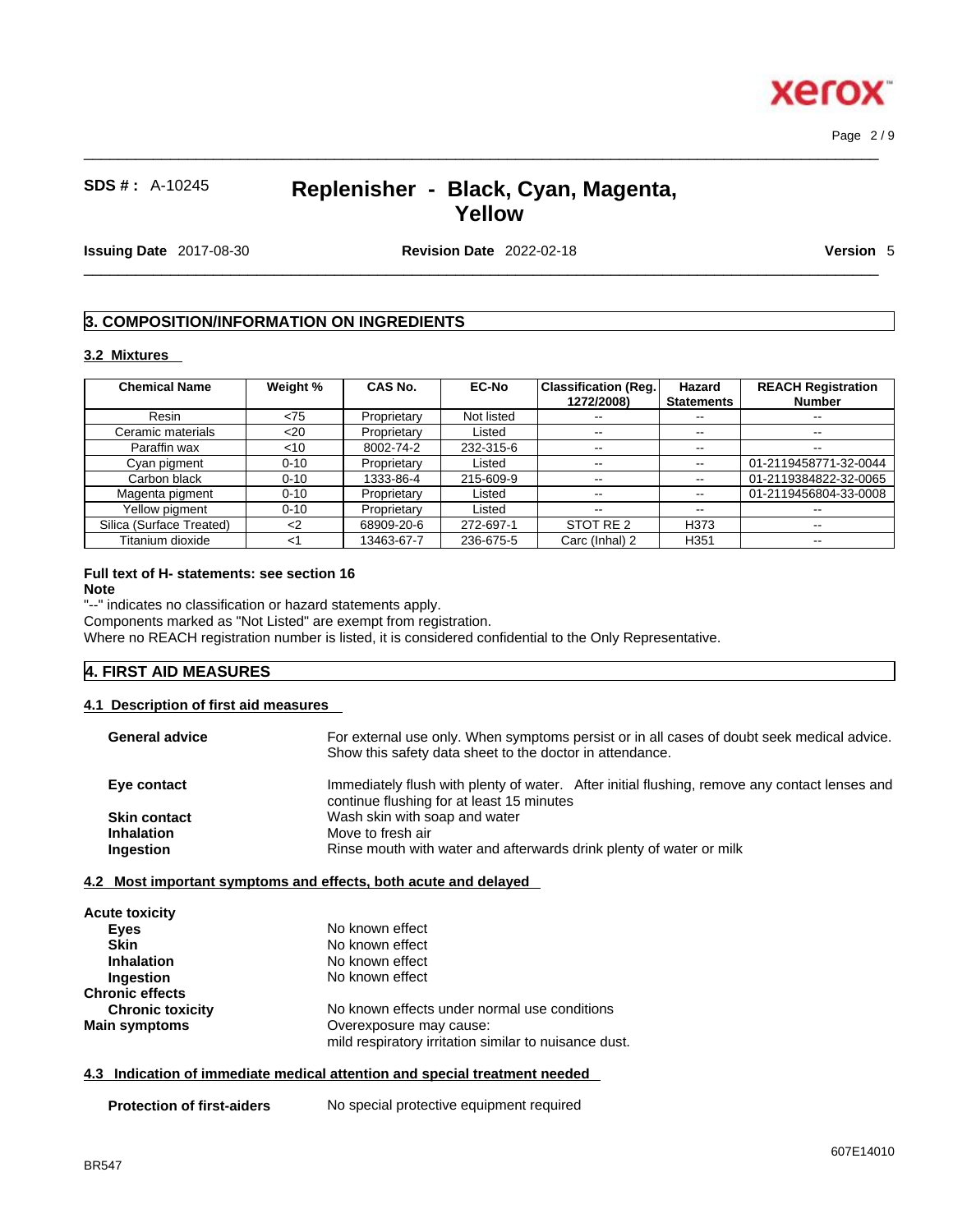

Page 3 / 9

# **SDS # :** A-10245 **Replenisher - Black, Cyan, Magenta, Yellow**

| <b>Issuing Date 2017-08-30</b> | <b>Revision Date 2022-02-18</b> | <b>Version</b> |
|--------------------------------|---------------------------------|----------------|
| Notes to physician             | Treat symptomatically           |                |

 $\_$  ,  $\_$  ,  $\_$  ,  $\_$  ,  $\_$  ,  $\_$  ,  $\_$  ,  $\_$  ,  $\_$  ,  $\_$  ,  $\_$  ,  $\_$  ,  $\_$  ,  $\_$  ,  $\_$  ,  $\_$  ,  $\_$  ,  $\_$  ,  $\_$  ,  $\_$  ,  $\_$  ,  $\_$  ,  $\_$  ,  $\_$  ,  $\_$  ,  $\_$  ,  $\_$  ,  $\_$  ,  $\_$  ,  $\_$  ,  $\_$  ,  $\_$  ,  $\_$  ,  $\_$  ,  $\_$  ,  $\_$  ,  $\_$  ,

# **5. FIREFIGHTING MEASURES**

### **5.1 Extinguishing media**

**Suitable extinguishing media** Use water spray or fog; do not use straight streams, Foam

**Unsuitable extinguishing media** Do not use a solid water stream as it may scatterand spread fire

### **5.2 Special hazards arising from the substance or mixture**

Fine dust dispersed in air, in sufficient concentrations, and in the presence of an ignition source is a potential dust explosion hazard

### **Hazardous combustion products**

Hazardous decomposition products due to incomplete combustion. Carbon oxides Nitrogen oxides (NOx)

### **5.3 Advice for fire-fighters**

In the event of fire and/or explosion do not breathe fumes. Wear fire/flame resistant/retardant clothing. Use self-contained pressure-demand breathing apparatus if needed to prevent exposure to smoke or airborne toxins. Wear self-contained breathing apparatus and protective suit.

### **Other information**

| Flammability | Not flammable  |
|--------------|----------------|
| Flash point  | Not applicable |

# **6. ACCIDENTAL RELEASE MEASURES**

### **6.1 Personal precautions, protective equipment and emergency procedures**

Avoid breathing dust

### **6.2 Environmental precautions**

Although toner is not an aquatic toxin, microplastics may be a physical hazard to aquatic life and should not be allowed to enter drains, sewers, or waterways

### **6.3 Methods and material for containment and cleaning up**

| <b>Methods for containment</b> | Prevent dust cloud                                                                |  |
|--------------------------------|-----------------------------------------------------------------------------------|--|
| Methods for cleaning up        | Use a vacuum cleaner to remove excess, then wash with COLD water. Hot water fuses |  |
|                                | the toner making it difficult to remove                                           |  |

### **6.4 Reference to other sections**

See section 12 for additional ecological information See Section 13 for additional information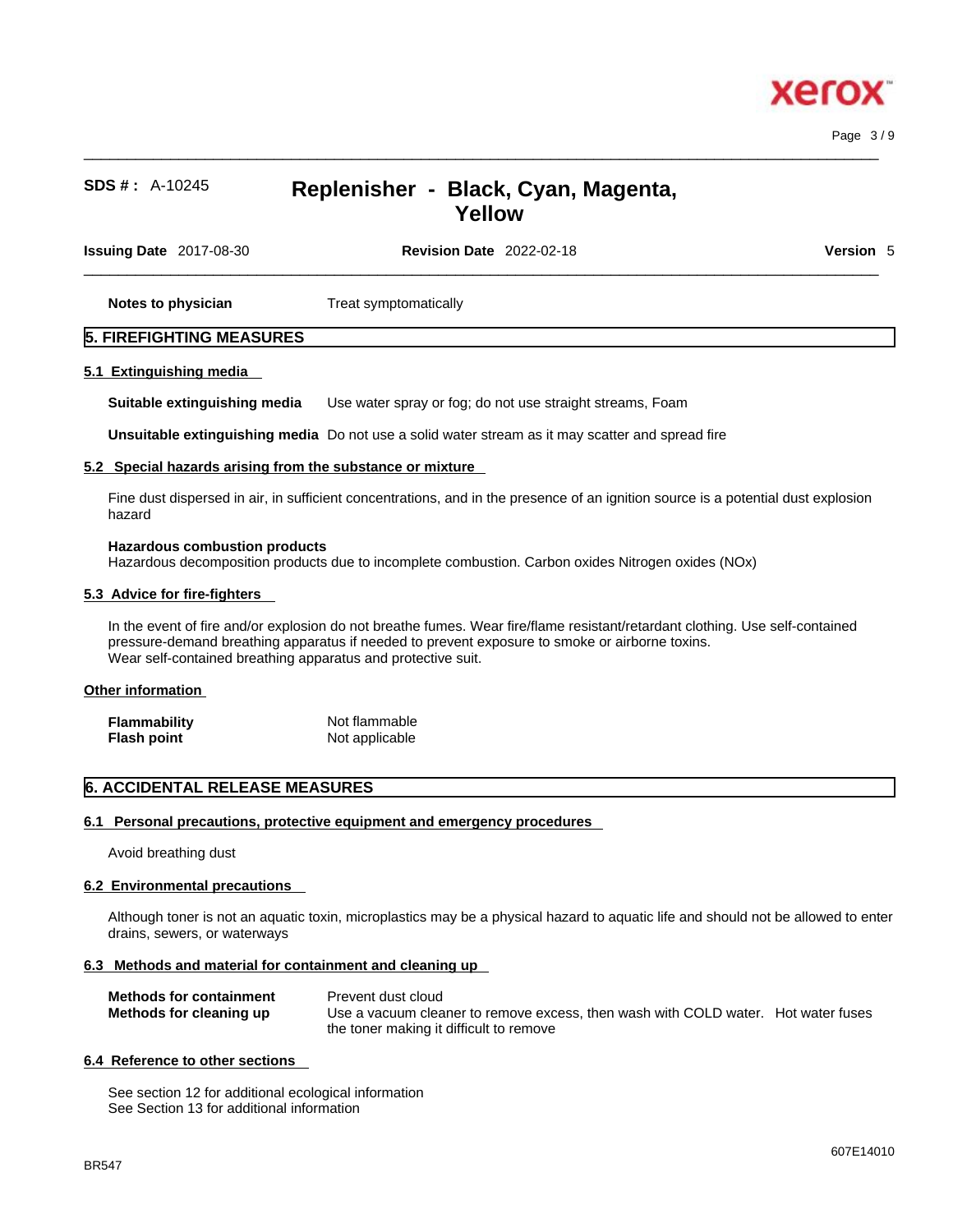xero

# **SDS # :** A-10245 **Replenisher - Black, Cyan, Magenta, Yellow**

 $\_$  ,  $\_$  ,  $\_$  ,  $\_$  ,  $\_$  ,  $\_$  ,  $\_$  ,  $\_$  ,  $\_$  ,  $\_$  ,  $\_$  ,  $\_$  ,  $\_$  ,  $\_$  ,  $\_$  ,  $\_$  ,  $\_$  ,  $\_$  ,  $\_$  ,  $\_$  ,  $\_$  ,  $\_$  ,  $\_$  ,  $\_$  ,  $\_$  ,  $\_$  ,  $\_$  ,  $\_$  ,  $\_$  ,  $\_$  ,  $\_$  ,  $\_$  ,  $\_$  ,  $\_$  ,  $\_$  ,  $\_$  ,  $\_$  ,

**Issuing Date** 2017-08-30 **Revision Date** 2022-02-18 **Version** 5

 $\_$  ,  $\_$  ,  $\_$  ,  $\_$  ,  $\_$  ,  $\_$  ,  $\_$  ,  $\_$  ,  $\_$  ,  $\_$  ,  $\_$  ,  $\_$  ,  $\_$  ,  $\_$  ,  $\_$  ,  $\_$  ,  $\_$  ,  $\_$  ,  $\_$  ,  $\_$  ,  $\_$  ,  $\_$  ,  $\_$  ,  $\_$  ,  $\_$  ,  $\_$  ,  $\_$  ,  $\_$  ,  $\_$  ,  $\_$  ,  $\_$  ,  $\_$  ,  $\_$  ,  $\_$  ,  $\_$  ,  $\_$  ,  $\_$  ,

## **7. HANDLING AND STORAGE**

### **7.1 Precautions for safe handling**

Handle in accordance with good industrial hygiene and safety practice, Avoid dust accumulation in enclosed space, Prevent dust cloud

**Hygiene measures** None under normal use conditions

### **7.2 Conditions for safe storage, including any incompatibilities**

Keep container tightly closed in a dry and well-ventilated place, Store at room temperature

### **7.3 Specific end uses**

Xerographic printing

# **8. EXPOSURE CONTROLS/PERSONAL PROTECTION**

### **8.1 Control parameters**

| Xerox Exposure Limit | $2.5 \text{ mg/m}^3$ (total dust)      |
|----------------------|----------------------------------------|
| Xerox Exposure Limit | $0.4 \text{ mg/m}^3$ (respirable dust) |

### **8.2 Exposure controls**

**Engineering measures** None under normal use conditions

### **Personal protective equipment**

| Eye/face protection           | No special protective equipment required |
|-------------------------------|------------------------------------------|
| <b>Hand protection</b>        | No special protective equipment required |
| Skin and body protection      | No special protective equipment required |
| <b>Respiratory protection</b> | No special protective equipment required |
| <b>Thermal hazards</b>        | None under normal processing             |

**Environmental Exposure Controls Environmental Exposure**

**Controls**  Keep out of drains, sewers, ditches and waterways

# **9. PHYSICAL AND CHEMICAL PROPERTIES**

### **9.1 Information on basic physical and chemical properties**

| Appearance            | Powder                       | Odour                  | Faint          |  |
|-----------------------|------------------------------|------------------------|----------------|--|
| <b>Physical state</b> | Solid                        | <b>Odour threshold</b> | Not applicable |  |
| <b>Colour</b>         | Black, Cyan, Magenta, Yellow | юH                     | Not applicable |  |
| Flash point           | Not applicable               |                        |                |  |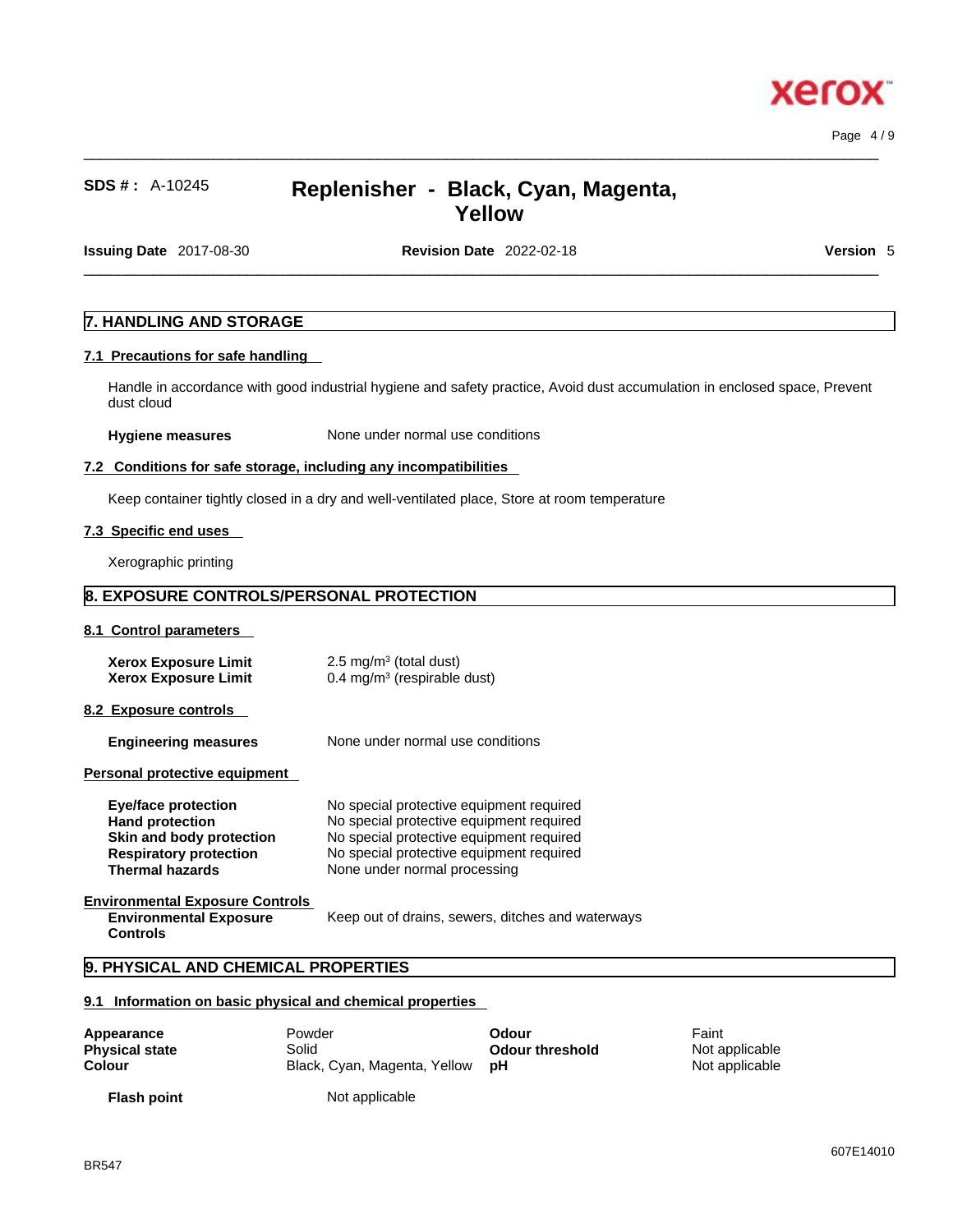$\_$  ,  $\_$  ,  $\_$  ,  $\_$  ,  $\_$  ,  $\_$  ,  $\_$  ,  $\_$  ,  $\_$  ,  $\_$  ,  $\_$  ,  $\_$  ,  $\_$  ,  $\_$  ,  $\_$  ,  $\_$  ,  $\_$  ,  $\_$  ,  $\_$  ,  $\_$  ,  $\_$  ,  $\_$  ,  $\_$  ,  $\_$  ,  $\_$  ,  $\_$  ,  $\_$  ,  $\_$  ,  $\_$  ,  $\_$  ,  $\_$  ,  $\_$  ,  $\_$  ,  $\_$  ,  $\_$  ,  $\_$  ,  $\_$  , Page 5 / 9

**Xerox** 

| <b>SDS #:</b> $A-10245$<br>Replenisher - Black, Cyan, Magenta,<br><b>Yellow</b>                                                                                                                                           |                                                                                                                                                               |                       |           |
|---------------------------------------------------------------------------------------------------------------------------------------------------------------------------------------------------------------------------|---------------------------------------------------------------------------------------------------------------------------------------------------------------|-----------------------|-----------|
| <b>Issuing Date 2017-08-30</b>                                                                                                                                                                                            | <b>Revision Date 2022-02-18</b>                                                                                                                               |                       | Version 5 |
| <b>Melting / Freezing Point</b><br><b>Boiling point/boiling range</b><br>Softening point                                                                                                                                  | Not applicable<br>Not applicable<br>49 - 60 °C<br>$\sqrt{2}$                                                                                                  | 120 - 140 $\degree$ F |           |
| <b>Evaporation rate</b><br><b>Flammability</b><br><b>Flammability Limits in Air</b>                                                                                                                                       | Not applicable<br>Not flammable<br>Not applicable                                                                                                             |                       |           |
| <b>Explosive Limits</b>                                                                                                                                                                                                   | No data available                                                                                                                                             |                       |           |
| Vapour pressure<br><b>Vapour density</b><br><b>Specific gravity</b><br><b>Water solubility</b><br><b>Partition coefficient</b><br><b>Autoignition temperature</b><br><b>Decomposition temperature</b><br><b>Viscosity</b> | Not applicable<br>Not applicable<br>$1 - 2$<br>Negligible<br>Not applicable<br>Not applicable<br>Not determined<br>Not applicable                             |                       |           |
| <b>Explosive properties</b><br><b>Oxidising properties</b>                                                                                                                                                                | Fine dust dispersed in air, in sufficient concentrations, and in the presence of an ignition<br>source is a potential dust explosion hazard<br>Not applicable |                       |           |

### **9.2 Other information**

None

# **10. STABILITY AND REACTIVITY**

### **10.1 Reactivity**

No dangerous reaction known under conditions of normal use

## **10.2 Chemical stability**

Stable under normal conditions

# **10.3 Possibility of hazardous reactions**

| <b>Hazardous reactions</b> | None under normal processing            |
|----------------------------|-----------------------------------------|
| Hazardous polymerisation   | Hazardous polymerisation does not occur |

### **10.4 Conditions to avoid**

Prevent dust cloud, Fine dust dispersed in air, in sufficient concentrations, and in the presence of an ignition source is a potential dust explosion hazard

### **10.5 Incompatible Materials**

None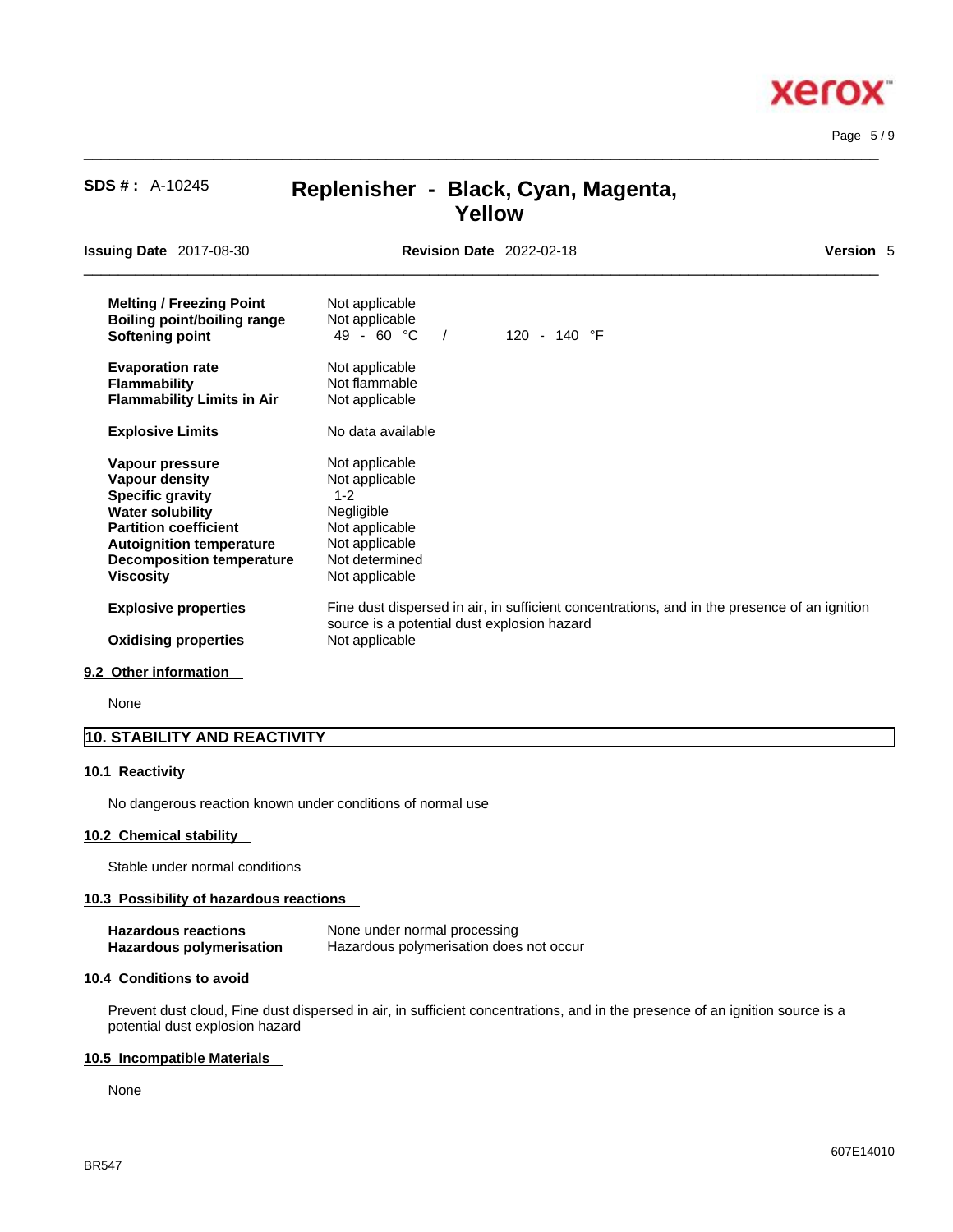Page 6 / 9

X.

**Xero** 

# **SDS # :** A-10245 **Replenisher - Black, Cyan, Magenta, Yellow**

 $\_$  ,  $\_$  ,  $\_$  ,  $\_$  ,  $\_$  ,  $\_$  ,  $\_$  ,  $\_$  ,  $\_$  ,  $\_$  ,  $\_$  ,  $\_$  ,  $\_$  ,  $\_$  ,  $\_$  ,  $\_$  ,  $\_$  ,  $\_$  ,  $\_$  ,  $\_$  ,  $\_$  ,  $\_$  ,  $\_$  ,  $\_$  ,  $\_$  ,  $\_$  ,  $\_$  ,  $\_$  ,  $\_$  ,  $\_$  ,  $\_$  ,  $\_$  ,  $\_$  ,  $\_$  ,  $\_$  ,  $\_$  ,  $\_$  ,

**Issuing Date** 2017-08-30 **Revision Date** 2022-02-18 **Version** 5

 $\_$  ,  $\_$  ,  $\_$  ,  $\_$  ,  $\_$  ,  $\_$  ,  $\_$  ,  $\_$  ,  $\_$  ,  $\_$  ,  $\_$  ,  $\_$  ,  $\_$  ,  $\_$  ,  $\_$  ,  $\_$  ,  $\_$  ,  $\_$  ,  $\_$  ,  $\_$  ,  $\_$  ,  $\_$  ,  $\_$  ,  $\_$  ,  $\_$  ,  $\_$  ,  $\_$  ,  $\_$  ,  $\_$  ,  $\_$  ,  $\_$  ,  $\_$  ,  $\_$  ,  $\_$  ,  $\_$  ,  $\_$  ,  $\_$  ,

# **10.6 Hazardous decomposition products**

None under normal use

### **11. TOXICOLOGICAL INFORMATION**

*The toxicity data noted below is based on the test results of similar reprographic materials.* 

# **11.1 Information on toxicological effects**

| <b>Acute toxicity</b>                                                                                                          |                                                                                                                                                                                                                                                                                                                                                                                                                                                                                                                                                                                                                                                                                                                                                                                                                                                                                                                                                                 |
|--------------------------------------------------------------------------------------------------------------------------------|-----------------------------------------------------------------------------------------------------------------------------------------------------------------------------------------------------------------------------------------------------------------------------------------------------------------------------------------------------------------------------------------------------------------------------------------------------------------------------------------------------------------------------------------------------------------------------------------------------------------------------------------------------------------------------------------------------------------------------------------------------------------------------------------------------------------------------------------------------------------------------------------------------------------------------------------------------------------|
| Product Information<br><b>Irritation</b><br>Oral LD50<br><b>Dermal LD50</b><br><b>LC50 Inhalation</b>                          | No skin irritation, No eye irritation<br>$> 5$ g/kg (rat)<br>$> 5$ g/kg (rabbit)<br>$> 5$ mg/L (rat, 4 hr)                                                                                                                                                                                                                                                                                                                                                                                                                                                                                                                                                                                                                                                                                                                                                                                                                                                      |
| <b>Chronic toxicity</b><br>Product Information<br><b>Chronic effects</b><br>Carcinogenicity<br><b>Other information</b>        | No known effects under normal use conditions<br>See "Other Information" in this section.<br>The IARC (International Agency for Research on Cancer) has listed carbon black as<br>"possibly carcinogenic to humans". However, Xerox has concluded that the presence of<br>carbon black in this mixture does not present a health hazard. The IARC classification is<br>based on studies evaluating pure, "free" carbon black. In contrast, toner is a formulation<br>composed of specially prepared polymer and a small amount of carbon black (or other<br>pigment). In the process of making toner, the small amount of carbon black becomes<br>encapsulated within a matrix. Xeroxhas performed extensive testing of toner, including a<br>chronic bioassay (test for potential carcinogenicity). Exposure to toner did not produce<br>evidence of cancer in exposed animals. The results were submitted to regulatory agencies<br>and published extensively. |
|                                                                                                                                | The IARC (International Agency for Research on Cancer) has listed titanium dioxide as<br>"possibly carcinogenic to humans". However, Xerox has concluded that the presence of<br>titanium dioxide in this mixture does not present a health hazard. The IARC classification<br>is based on studies in rats using high concentrations of pure, unbound TiO2 particles of<br>respirable size. Epidemiological studies do not suggest a carcinogenic effects in humans.<br>In addition, the titanium dioxide in this mixture is encapsulated in a matrix or bound to the<br>surface of the toner.                                                                                                                                                                                                                                                                                                                                                                  |
| Other toxic effects<br>Product Information<br><b>Sensitisation</b><br><b>Mutagenic effects</b><br><b>Reproductive toxicity</b> | No sensitisation responses were observed<br>Not mutagenic in AMES Test<br>This product does not contain any known or suspected reproductive hazards                                                                                                                                                                                                                                                                                                                                                                                                                                                                                                                                                                                                                                                                                                                                                                                                             |
| Target organ effects                                                                                                           | None known                                                                                                                                                                                                                                                                                                                                                                                                                                                                                                                                                                                                                                                                                                                                                                                                                                                                                                                                                      |
| Other adverse effects<br><b>Aspiration Hazard</b>                                                                              | None known<br>Not applicable                                                                                                                                                                                                                                                                                                                                                                                                                                                                                                                                                                                                                                                                                                                                                                                                                                                                                                                                    |

11.2 Information on other hazards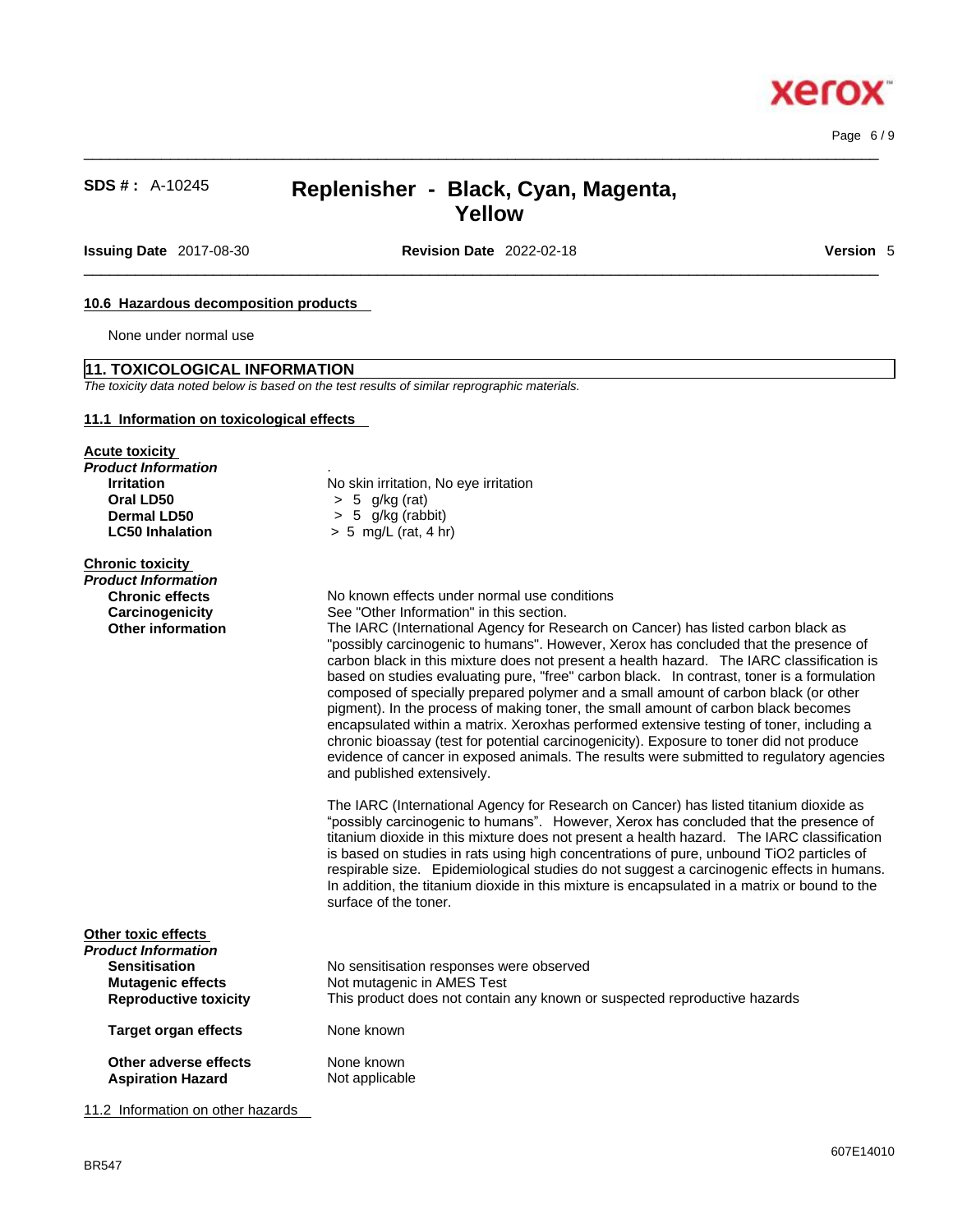

Page 7 / 9

# **SDS # :** A-10245 **Replenisher - Black, Cyan, Magenta, Yellow**

**Issuing Date** 2017-08-30 **Revision Date** 2022-02-18 **Version** 5

 $\_$  ,  $\_$  ,  $\_$  ,  $\_$  ,  $\_$  ,  $\_$  ,  $\_$  ,  $\_$  ,  $\_$  ,  $\_$  ,  $\_$  ,  $\_$  ,  $\_$  ,  $\_$  ,  $\_$  ,  $\_$  ,  $\_$  ,  $\_$  ,  $\_$  ,  $\_$  ,  $\_$  ,  $\_$  ,  $\_$  ,  $\_$  ,  $\_$  ,  $\_$  ,  $\_$  ,  $\_$  ,  $\_$  ,  $\_$  ,  $\_$  ,  $\_$  ,  $\_$  ,  $\_$  ,  $\_$  ,  $\_$  ,  $\_$  ,

 $\_$  ,  $\_$  ,  $\_$  ,  $\_$  ,  $\_$  ,  $\_$  ,  $\_$  ,  $\_$  ,  $\_$  ,  $\_$  ,  $\_$  ,  $\_$  ,  $\_$  ,  $\_$  ,  $\_$  ,  $\_$  ,  $\_$  ,  $\_$  ,  $\_$  ,  $\_$  ,  $\_$  ,  $\_$  ,  $\_$  ,  $\_$  ,  $\_$  ,  $\_$  ,  $\_$  ,  $\_$  ,  $\_$  ,  $\_$  ,  $\_$  ,  $\_$  ,  $\_$  ,  $\_$  ,  $\_$  ,  $\_$  ,  $\_$  ,

**Endocrine disrupting properties** This product does not contain any known or suspected endocrine disruptors

# **12. ECOLOGICAL INFORMATION**

### **12.1 Toxicity**

On available data, the mixture / preparation is not harmful to aquatic life

### **12.2 Persistence and degradability**

Not readily biodegradable

## **12.3 Bioaccumulative potential**

Bioaccumulation is unlikely

### **12.4 Mobility in soil**

Insoluble in water

# **12.5 Results of PBT and vPvB assessment**

Not a PBT according to REACH Annex XIII

### **12.6 Endocrine disrupting properties**

The environmental impact of this product has not been fully investigated However, this preparation is not expected to present significant adverse environmental effects.

### **12.7 Other adverse effects**

Although toner is not an aquatic toxin, microplastics may be a physical hazard to aquatic life and should not be allowed to enter drains, sewers, or waterways.

# **13. DISPOSAL CONSIDERATIONS**

# **13.1 Waste treatment methods**

| <b>Waste Disposal Method</b>  | Can be landfilled or incinerated, when in compliance with local regulations<br>If incineration is to be carried out, care must be exercised to prevent dust clouds forming. |
|-------------------------------|-----------------------------------------------------------------------------------------------------------------------------------------------------------------------------|
| <b>EWC Waste Disposal No.</b> | 08 03 18                                                                                                                                                                    |
| <b>Other information</b>      | Although toner is not an aquatic toxin, microplastics may be a physical hazard to aquatic life<br>and should not be allowed to enter drains, sewers, or waterways.          |

# **14. TRANSPORT INFORMATION**

### **14.1 UN/ID No**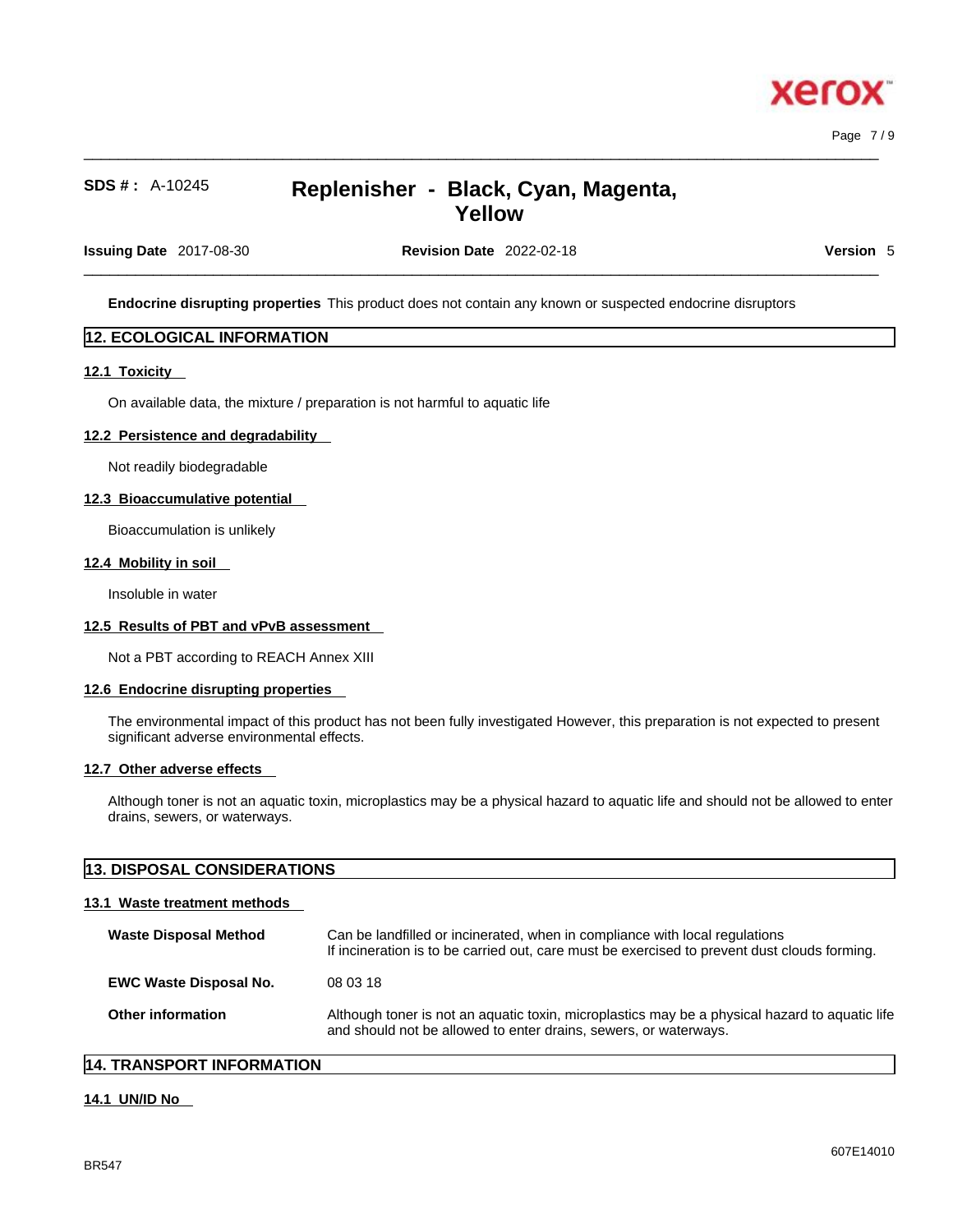

# **SDS # :** A-10245 **Replenisher - Black, Cyan, Magenta, Yellow**

**Issuing Date** 2017-08-30 **Revision Date** 2022-02-18 **Version** 5

 $\_$  ,  $\_$  ,  $\_$  ,  $\_$  ,  $\_$  ,  $\_$  ,  $\_$  ,  $\_$  ,  $\_$  ,  $\_$  ,  $\_$  ,  $\_$  ,  $\_$  ,  $\_$  ,  $\_$  ,  $\_$  ,  $\_$  ,  $\_$  ,  $\_$  ,  $\_$  ,  $\_$  ,  $\_$  ,  $\_$  ,  $\_$  ,  $\_$  ,  $\_$  ,  $\_$  ,  $\_$  ,  $\_$  ,  $\_$  ,  $\_$  ,  $\_$  ,  $\_$  ,  $\_$  ,  $\_$  ,  $\_$  ,  $\_$  ,

 $\_$  ,  $\_$  ,  $\_$  ,  $\_$  ,  $\_$  ,  $\_$  ,  $\_$  ,  $\_$  ,  $\_$  ,  $\_$  ,  $\_$  ,  $\_$  ,  $\_$  ,  $\_$  ,  $\_$  ,  $\_$  ,  $\_$  ,  $\_$  ,  $\_$  ,  $\_$  ,  $\_$  ,  $\_$  ,  $\_$  ,  $\_$  ,  $\_$  ,  $\_$  ,  $\_$  ,  $\_$  ,  $\_$  ,  $\_$  ,  $\_$  ,  $\_$  ,  $\_$  ,  $\_$  ,  $\_$  ,  $\_$  ,  $\_$  ,

Not regulated

### **14.2 Proper shipping name**

Not regulated

### **14.3 Transport hazard class(es)**

Not classified

### **14.4 Packing Group**

Not applicable

### **14.5 Environmental hazards**

Presents little or no hazard to the environment

### **14.6 Special precautions for users**

No special precautions are needed in handling this material

### **14.7 Transport in bulk according to MARPOL 73/78 and the IBC Code**

Not applicable

# **15. REGULATORY INFORMATION**

### **15.1 Safety, health and environmental regulations/legislation specific for the substance or mixture**

According to present data no classification and labelling is required according to Regulation (EC) No 1272/2008

### **15.2 Chemical Safety Assessment**

A chemical safety assessment according to regulation (EC) No. 1907/2006 isnot required

# **16. OTHER INFORMATION**

**Issuing Date** 2017-08-30 **Revision Date** 2022-02-18 **Revision Note** (M)SDS sections updated, 3 **Full text of H-Statements referred to undersections 2 and 3** H351 - Suspected of causing cancer if inhaled H373 - May cause damage to organs through prolonged or repeated exposure in contact with skin

### **This safety data sheet complies with the requirements of Regulation (EC) No. 1272/2008 as amended.**

### **Disclaimer**

The information provided in this Safety Data Sheet is correct to the best of our knowledge, information and belief at